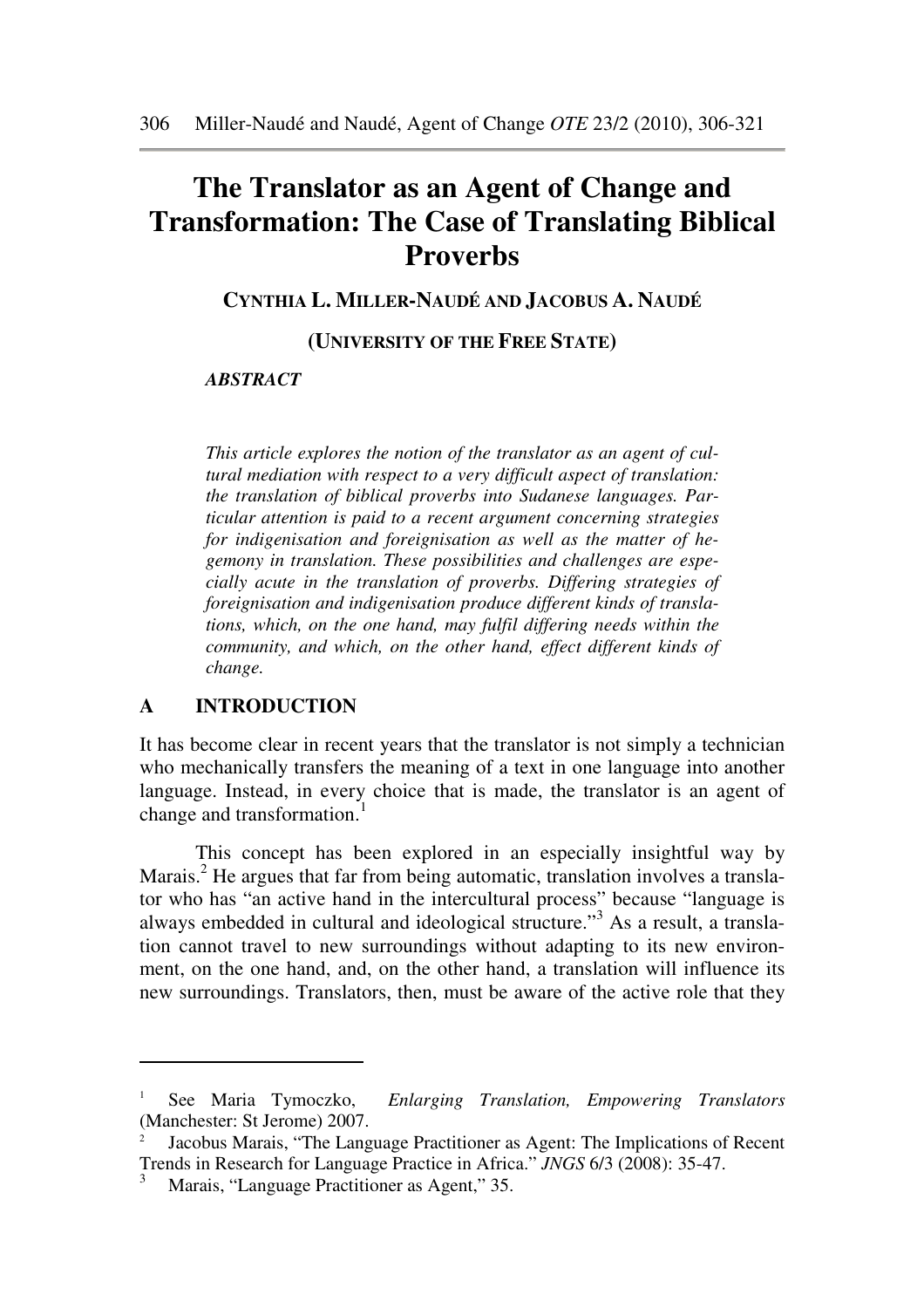play in effecting change through the ideological choices made in the course of translation.

 Marais further examines two alternative ways of translating the form of the text. In the first way, the form of the text is translated rigidly with the result that the translated text will seem foreign. In the second way, the form of the text is not translated, but rather comparable indigenous expressions in the culture of the translated text are used.<sup>4</sup> He argues that in the South African context, translation should involve indigenisation–foreign texts (especially western texts) should be translated into South African languages using indigenous forms as a way of mitigating or subverting western influence. In taking this stance, Marais challenges Venuti, who argues in favour of foreignisation for the translation of non-western texts into English. <sup>5</sup>

 The active hand of the translator in intercultural communication is also evident in situations involving asymmetrical power relationships.<sup>6</sup> In translating from a hegemonic target culture like English into a dominated target culture such as Sesotho, a translator from the dominated target culture must apply strategies to overcome cultural exclusion. With respect to the hegemonic culture, these strategies may include subversion, adaptation or localisation of the hegemonic source culture; with respect to the dominated target culture, these strategies might include rehabilitation or enrichment.<sup>7</sup>

<sup>4</sup> Marais, "Language Practitioner as Agent," 40.

<sup>5</sup> See Lawrenc Venuti, *The Translator's Invisibility: A History of Translation* (London: Routledge, 1995) and idem, "Translation, Interpretation, Intertextuality" (unpublished lecture delivered at TRSS in London, June 2007).

<sup>6</sup> See Jacobus A. Naudé, "The Afrikaans Bible Translations and the Formation of Cultural, Political and Religious Identities in South Africa," in *Translation Yearbook of the International Association for Translation and Intercultural Studies 2005* (ed. by J. House, R.M. Ruano, and N. Baumgarten; Seoul: IATIS, 2005), 167-179; idem, "The Shaping of Cultural Knowledge in South African Translation," *SPIL* 36 (2005): 35-58; and idem, "Translation and Cultural Transformation: The Case of the Afrikaans Bible Translations," in *Translation and Cultural Change: Studies in History, Norms and Image-projection* (ed. E. Hung Eva, Amsterdam: Benjamins, 2005), 19- 42. 7

See Somikazi G. Mlonyeni and Jacobus A. Naudé, "Enriching Xhosa Culture: The Transference of Social and Material Culture in the Xhosa Translation of 'The Prisoner of Zenda,'" *Alternation* 11/2 (2004): 247-263; J. A. Naudé, "The Cultural Turn in South African Translation: Rehabilitation, Subversion and Resistance." *Acta Academica* 37/1 (2005): 22-55; and idem, "Overcoming Cultural Exclusion: Globalisation and Localization Strategies in Literary Translation," in *Multilingualism and Exclusion*  (ed. P. Culvelier et al.; Pretoria: van Schaik, 2007).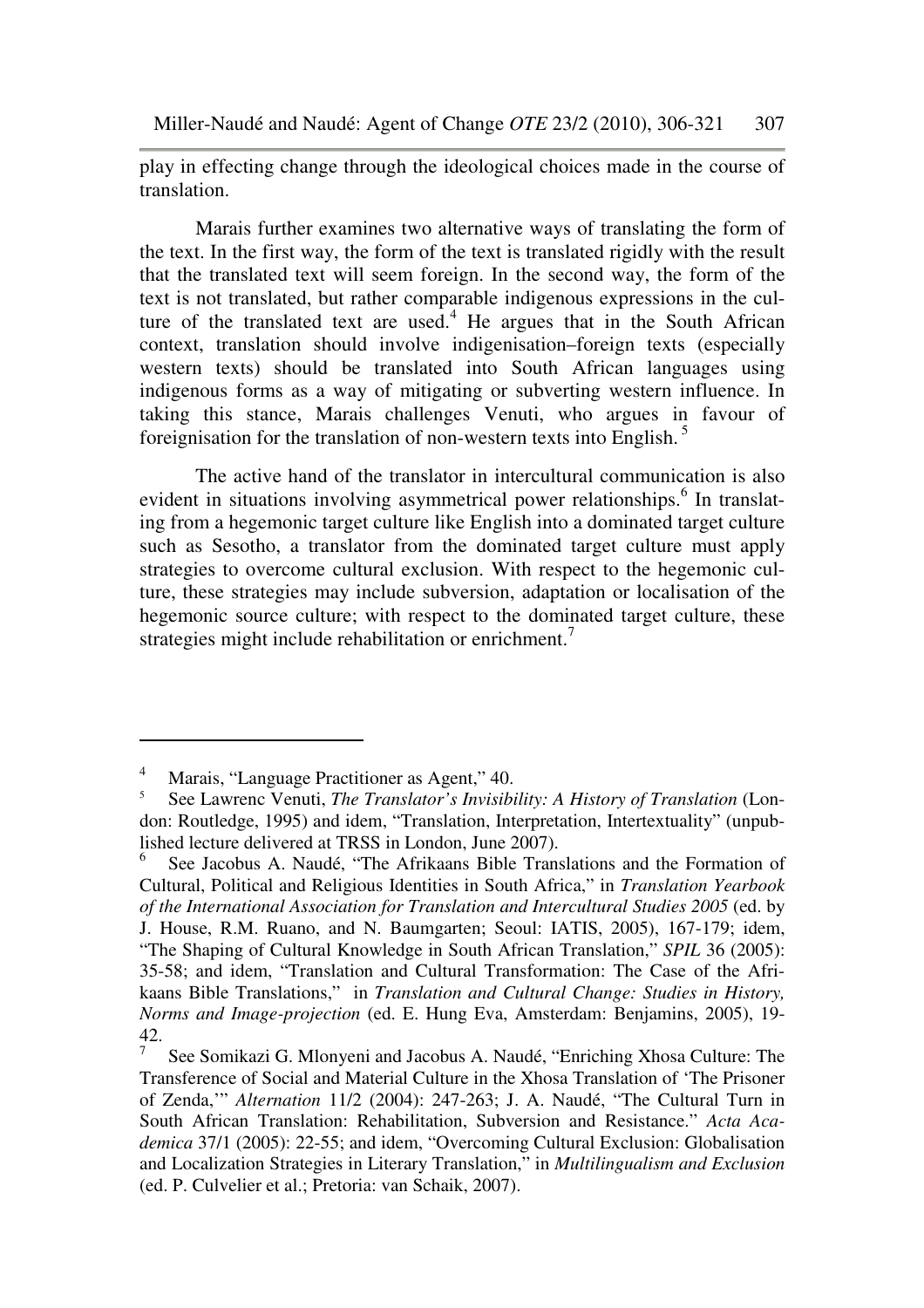**HEGEMONIC Source culture** → → **DOMINATED Target culture Subverted Rehabilitated Adapted Enriched Localised**

Conversely, to translate from a dominated source culture (for example Sesotho) into a hegemonic target culture (English), the dominated source culture must be maintained or globalised and the hegemonic target culture must be resisted.<sup>8</sup>

**DOMINATED Source culture HEGEMONIC Target culture**

**Maintained Resisted**

#### **Globalised**

 $\overline{a}$ 

Furthermore, in recent translation scholarship there is an increasing emphasis on the collective control and shaping of cultural knowledge. Conolly demonstrates that the western disciplinary perspective reduces and distorts the oral tradition of indigenous African knowledge to such an extent that it loses its original and authentic value.<sup>9</sup> The exclusion of this oral evidence presents a skewed understanding of knowledge. Nel shows that language practice (and especially translation) has the unique opportunity to break through the covert gate-keeping forces of Eurocentric traditions in order to serve African society and polity.<sup>10</sup> As will be discussed below, traditional proverbs are an important

<sup>8</sup> See Naudé, "The Cultural Turn in South African Translation: Rehabilitation, Subversion and Resistance," and idem, "Overcoming Cultural Exclusion."

<sup>9</sup> Joan Conolly, "(C)omissions of Perspective, Lens and Worldview: What Africa Can Learn from the 'Western Mind' about the Oral Tradition of (Indigenous) Knowledge?" *JNGS* 6/3 (2008): 22-34.

<sup>10</sup> Philip J. Nel, "Indigenous Knowledge Systems and Language Practice: Interface of a Knowledge Discourse," *JNGS* 6/3 (2008): 94-108. The role of culture in translation and specifically in South African translations (how translation shapes our knowledge) is being investigated in a research project at the University of the Free State involving approximately ten master students describing existing translations or translations they have made into English, Sesotho, isiXhosa and isiZulu. See, for example, Nanette J. Lötter and Jacobus A. Naudé, "Foreignising as Translation Strategy in Prescribed Books for Second Language Learners," *Journal for Language Teaching* 38/2 (2004): 230-242.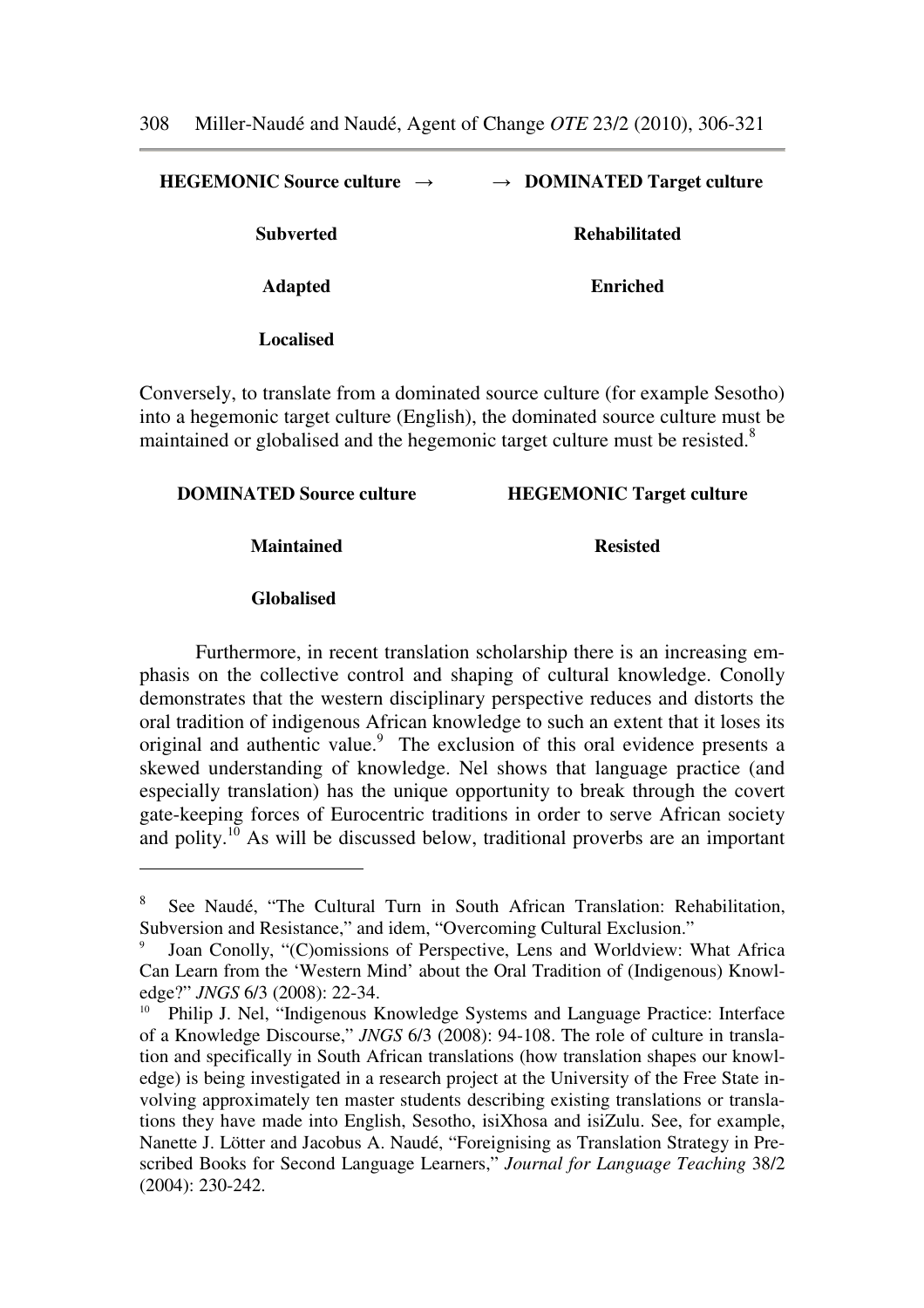repository of cultural knowledge. The translation of proverbs, then, must take into account the cultural knowledge of the source culture as well as the cultural knowledge of the target culture.

The remainder of this article explores the notion of the translator as an agent of change and transformation with respect to a very difficult aspect of translation: the translation of biblical proverbs into Sudanese languages.<sup>11</sup> Particular attention is paid to Marais's argument concerning strategies for indigenisation / foreignisation and the matter of hegemony in translation.<sup>12</sup>

## **B STRATEGIES FOR TRANSLATING PROVERBS**

Proverbs are exquisitely crafted sayings in which minimal words are arranged for maximal effect. They are shaped so as to be memorable and persuasive, to encourage virtue and discourage vice, but they do so indirectly or even covertly. Proverbial sayings, then, are multi-faceted linguistic expressions in which form and meaning intersect in complex ways and they are thus one of the most difficult kinds of texts to translate.

In order to illustrate the difficulties inherent in the translation of proverbs, it is instructive to attempt to translate a Sudanese proverb into English. The proverb is a traditional proverb from the Dinka people:

Duonë rot ye buon apat.

 $\overline{a}$ 

"Do not sit yourself down on a stinging insect."

The proverb is translated literally with each word rigidly rendered. This approach to translation is what Marais means by "foreignisation." The Dinka proverb has a foreign character—in fact, it is so foreign that it is impossible to know what course of action the proverb encourages (or discourages). Furthermore, it is not even recognisable as a proverb in English but appears to be a simple (and seemingly simplistic) command.

To understand the proverb, three kinds of interlocking meaning must be explored. The first kind of meaning involves the lexical meaning.<sup>13</sup> This is the

<sup>&</sup>lt;sup>11</sup> The research on translating biblical proverbs is based on four workshops on translating the biblical book of Proverbs into various languages of Sudan, Nigeria, and Cameroun. For a broader examination of these translation issues, see Cynthia L. Miller, "Translating Biblical Proverbs in African Cultures: Between Form and Meaning," *The Bible Translator: Technical Papers* 56 (2005): 129–44. We are grateful to Amos Awan de Gak, Peter Malek Ayuel Ring, Emanuel Ayel Deng, Akol Kongoor Reech, and Andrew Mayol Ajak for information concerning Dinka.

<sup>&</sup>lt;sup>12</sup> Marais, "Language Practitioner as Agent," 35-47.

<sup>13</sup> Mona Baker, *In Other Words: A Coursebook on Translation* (London: Routledge, 1992), 13-17, describes lexical meaning as having four facets: propositional meaning,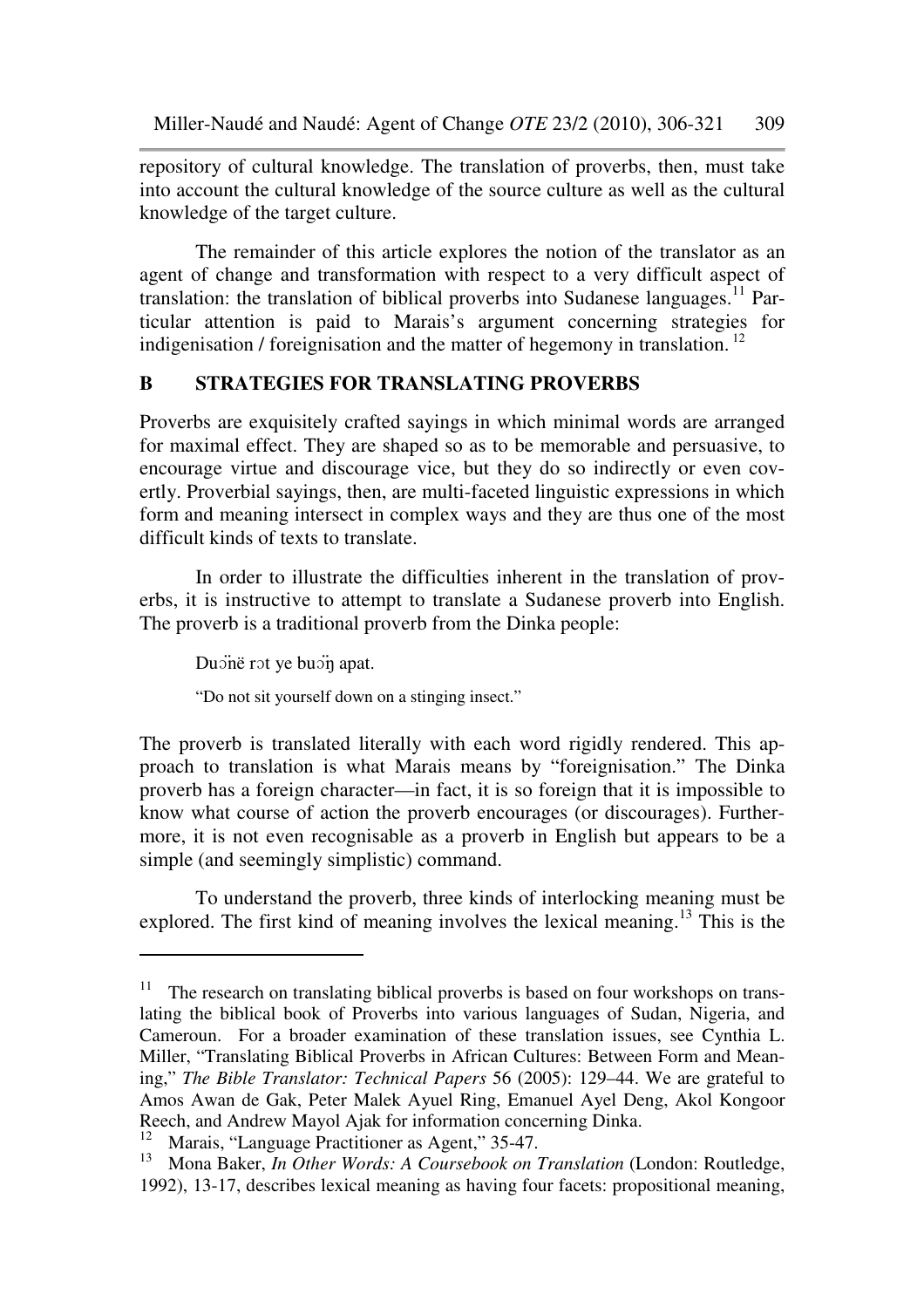most basic level of meaning. At this level, we discover that the word translated "sit yourself down" is a verb that describes what a hen does when it sits on eggs to hatch them. It can also be used of the action that a mother takes when she places her hand on a young child to comfort it. Furthermore, the proverb involves a covert simile—the person is described as sitting on a stinging insect like a hen would sit on eggs to incubate them. Based on a fuller understanding of the lexical meaning of the proverb, we could translate:

Do not sit yourself down (or, sit brooding) on a stinging insect like a hen sits on eggs.

A second level of meaning involves the cultural background and implications of the proverb.<sup>14</sup> Since no one in Dinka culture would actually sit on a stinging insect like a hen sits on eggs, it is immediately obvious that the proverb really involves two interrelated implied metaphors. The first metaphor involves the stinging insect as a problem or difficulty. Because the problem (the target of the metaphor) is not overtly mentioned, the metaphor is only implied rather than explicit. The second metaphor is also an implied metaphor. It involves sitting alone brooding like a hen on the problem, that is, the person is deliberately sitting alone while the problem that they have "hatches" and bites them. The proverb takes the certainty that sitting on a stinging insect results in being stung and maps that certainty onto the uncertain reality that "sitting" on a problem will result in "getting stung" metaphorically as a way to discourage lethargy in dealing with difficulties.<sup>15</sup> Based on a cultural understanding of the implied metaphors in the proverb, we could translate:

> Do not sit alone on a growing problem like a hen sits on eggs until they hatch.

A third level of meaning involves the significance or pragmatic functions of the proverb, that is, what the proverb is trying to accomplish in a social sense.<sup>16</sup> The pragmatic function of this proverb is to encourage someone to face the problem that they have while it is a small problem so that it can be solved

expressive meaning, presupposed meaning, and evoked meaning. Geoffrey N. Leech, *Semantics: The Study of Meaning* (London: Penguin, 1981), 9-12, uses the term "conceptual meaning."

<sup>&</sup>lt;sup>14</sup> Leech, *Semantics*, 12-13, refers to this kind of meaning as "connotative meaning."

<sup>&</sup>lt;sup>15</sup> This analysis of the metaphors in the proverb was supplied by Kevin Chau (personal communication).

<sup>16</sup> Christiane Nord, *Translating as a Purposeful Activity: Functionalist Approaches Explained* (Manchester, U.K.: St. Jerome, 1997), 42-45, discusses the appellative (or, conative) function in translation, which she describes as "directed at the receivers' sensitivity or disposition to act" since it is "designed to induce them to respond in a particular way." Leech, *Semantics*, 14-16, does not discuss proverbs, but he would include this kind of meaning under the category "social and affective meaning."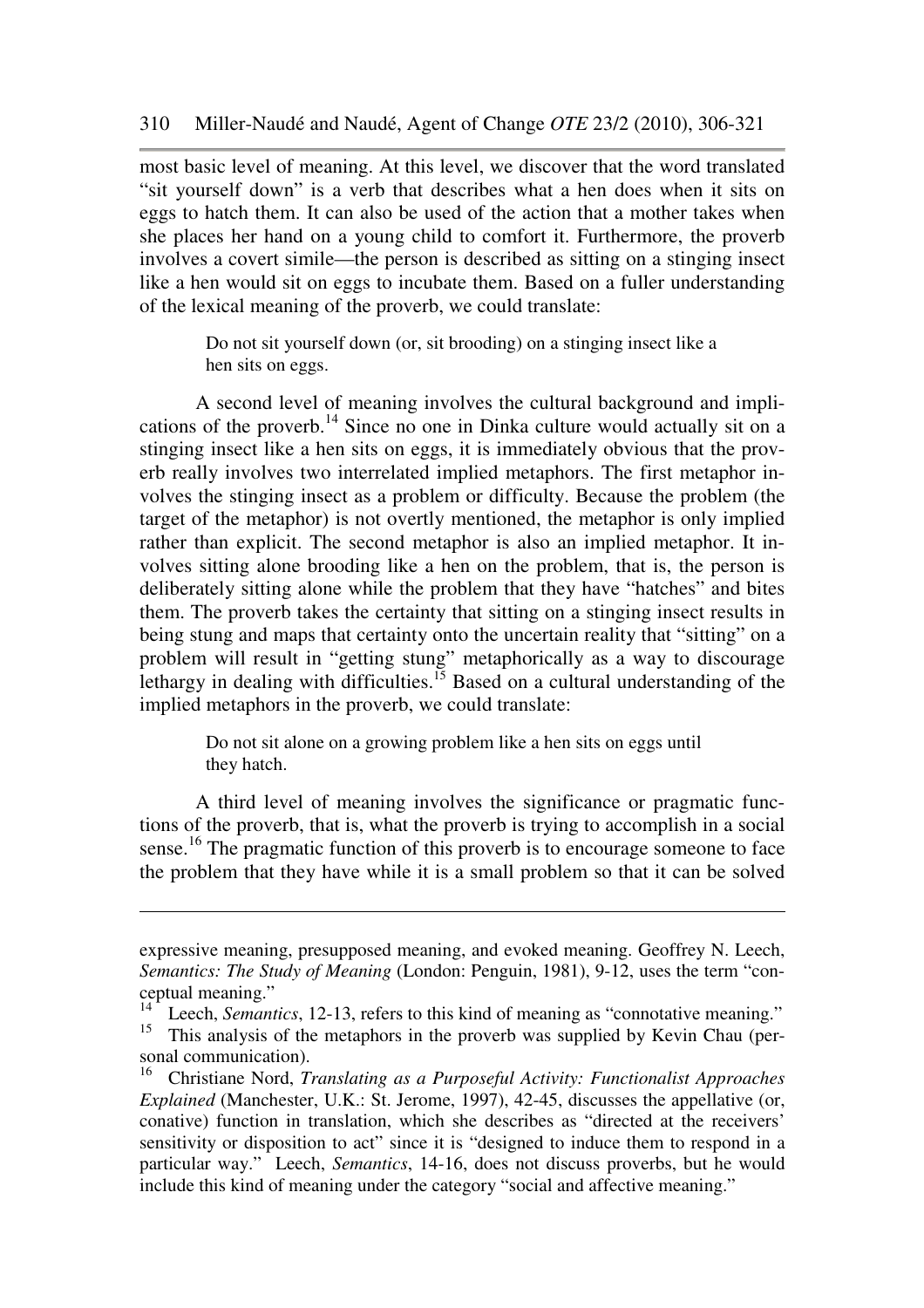before it becomes a big problem. Based upon the pragmatic function of the proverb, we could translate:

> Do not allow a problem to grow bigger by keeping it to yourself and doing nothing about it until it becomes a serious problem that will harm you.

What is interesting is the way in which the pragmatic function of the proverb and the meaning of the metaphor of a brooding hen diverge in seemingly contradictory ways. While the action of the hen in sitting on eggs until they hatch is an appropriate action and has a positive result, the action of the person who sits on the problem is inappropriate and will have a negative result. The inherent contradictions in the literal and metaphorical senses of the proverb serve to lead the hearer to realise that their action is inappropriate and ultimately self-destructive. With this understanding, we could translate:

> Do not allow a small problem to incubate (or, do not incubate a small problem) until it becomes a serious problem which destroys you.

Furthermore, the pragmatic function of the Dinka proverb implicitly extols the virtues of community as opposed to individualism. Based upon this nuance of the proverb, we could translate:

> Take your problem to the community for help in solving it when it is small, so that it does not become a big problem that will harm you.

Thus far, an explanation of the various layers of meaning of the proverb has revealed a multitude of choices for translation with corresponding advantages and disadvantages. A word-for-word translation using a strict foreignisation strategy would be appropriate for an academic book in which representing the specific shape of the proverb is important. However, in order to understand the meaning and function of the proverb, it would need to be accompanied by a lengthy paragraph which would unpack its various levels of linguistic and cultural meaning, as was provided above. A foreignisation strategy, however, would not be useful if one wanted an English speaker to understand the pragmatic meaning of the proverb, or even to recognise the proverb as a proverb. Still less could such a translated proverb be used as an English proverb to encourage someone to avoid procrastination in dealing with their problem.

 A second option is to produce a fuller, more explicit translation that spells out one or more features of the cultural background of the proverb and/or its pragmatic function, as was done at each step of analysis above. As useful as such explanatory statements are in bridging the gap between the source culture and the target culture, none of them sounds like a proverb in English and thus none could function as a proverb. English proverbs are usually short and concise, and contain some kind of quasi-poetic features such as similar sound pat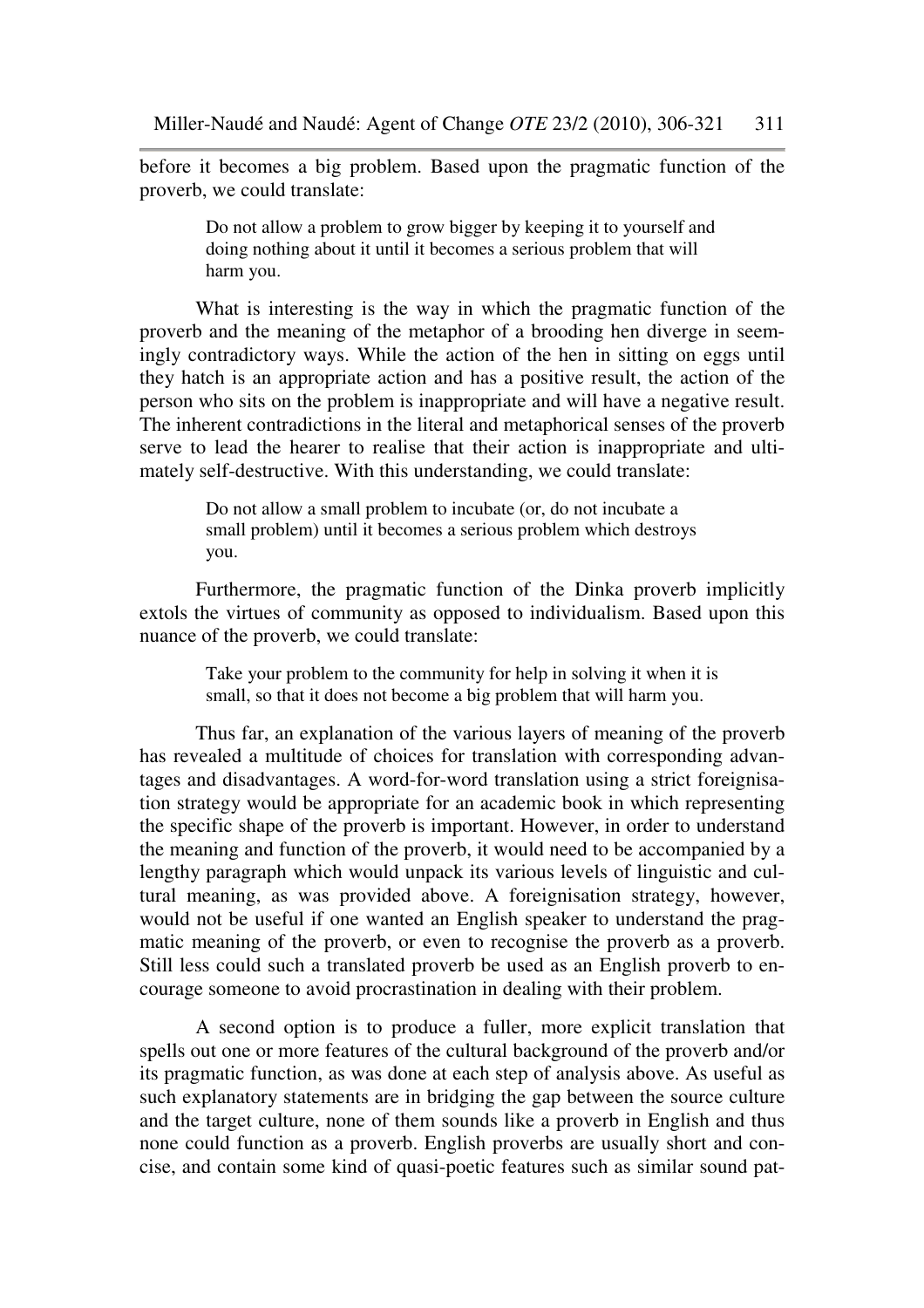terns, repetition, and rhythm. For example, the contemporary English proverb "No pain, no gain" is shaped in a particular way. There is repetition of the word "no" and the rhyme of "pain" and "gain;" it is also very concise. Compare the shape of the proverb with an explication of its cultural implications and pragmatic functions:

> You must be willing to invest your time, talents, energy, or resources in a proposed endeavour. If you don't, then you will not get any positive results from your efforts.

Although such an explanation makes explicit all of the cultural and pragmatic layers of meaning within the proverb, the result is not in itself a proverb  $-$  a proverb must be concise and have some kind of rhyme or similar sounds. To translate the Dinka proverb in a way that allows the translated proverb to be used as a proverb in English, the proverb must be shaped like an English proverb; that is, it must be indigenised.

 A third way, then, to translate involves indigenising the proverb so that it takes on the linguistic shape of a proverb in the target language and culture, while translating some aspects of the source proverb's meaning. For example, on the pattern of the English proverb "no pain, no gain" we could translate:

No procrastination, no escalation.

This translation does not explicitly mention the topic of the proverb, namely, the problem. By leaving the topic covert, the translation employs another feature of good proverbial style. Alternatively, one could translate using the pattern of "an apple a day keeps the doctor away" as follows:

A problem denied becomes magnified.

Both of these translations focus on representing the pragmatic function of the Dinka proverb in English proverbial form, without making any attempt to represent the original proverb's lexemes or its cultural background. Instead, the Dinka proverb has been indigenised to such an extent that only its pragmatic function remains in English.

 Another way to indigenise involves the complete substitution of an indigenous English proverb that conveys approximately the same pragmatic sense for the Dinka proverb. The closest traditional English proverb is:

A stitch in time saves nine.

This proverb conveys the idea that if one has a torn garment (the covert metaphor for a problem), it should be mended quickly and easily before it becomes a bigger tear (or, problem) that is much more difficult to repair. The pragmatic function of the English proverb is thus remarkably similar to that of the Dinka proverb, even though the lexical meaning and the cultural meanings are diver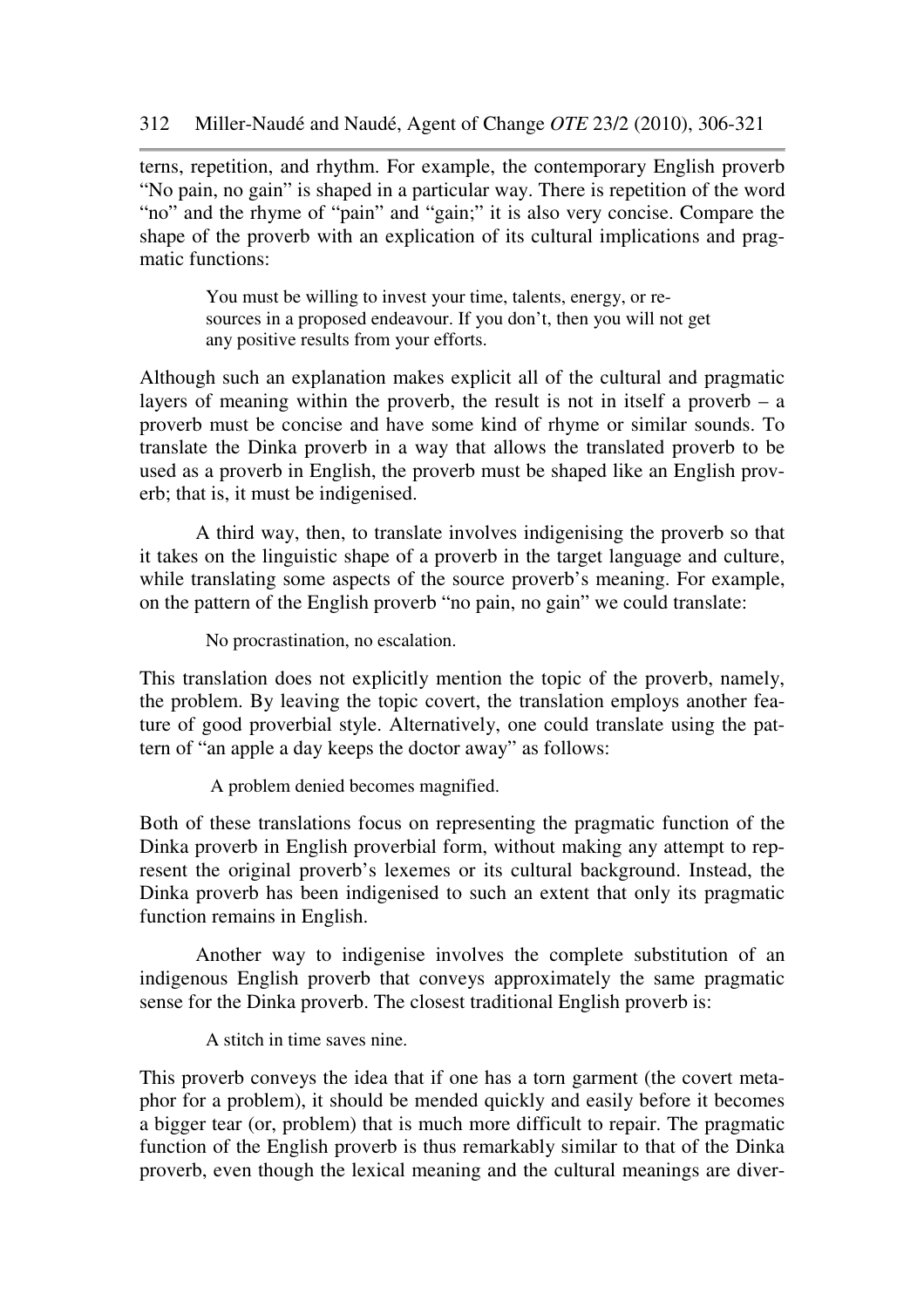gent.<sup>17</sup> However, in gaining complete indigenisation, the shape and metaphors of the source proverb have been simultaneously completely lost, along with its cultural flavour. Furthermore, the multiple pragmatic functions of the Dinka proverb have been constrained to only those of the English proverb. While the Dinka proverb and the English proverb have overlapping pragmatic functions, they are not precisely identical. The Dinka proverb contains the cultural implication that if the problem cannot be solved by the person alone, s/he must take it to the community. This idea is completely missing in the English proverb. In addition, the lexical meaning of the Dinka proverb contributes the idea that the person is deliberately "sitting on" their problem and "incubating it" rather than dealing with it; this idea is also absent from the English proverb. Thus, indigenisation that involves the total substitution of an indigenous proverb is indigenisation only with respect to some of the meanings of the original proverb.

 A final option for indigenisation involves using a traditional proverb in the target language, but subverting it so that it conveys the cultural values and pragmatic function of the original proverb. This is extraordinarily difficult, since it depends upon the proverbial resources of the target culture. In translating the Dinka proverb discussed here, there does not seem to be a comparable English proverb that can be used for this purpose. So to illustrate this kind of indigenisation, another Dinka proverb must be used. The proverb is:  $R\mathbb{Z}$ kë ran acë cir r $\mathbb{Z}$ kë koou "A fence of people is not like a fence of thorns." The proverb highlights the importance of the community (the metaphorical "fence of people") in providing security that is superior to the physical "fence of thorns" that surrounds the compound.<sup>18</sup> A subversive indigenisation strategy of translation can employ a traditional English proverb that combines the notions of fences and neighbours:

l

<sup>&</sup>lt;sup>17</sup> At least two additional Dinka proverbs share the general pragmatic function of the English proverb, though they are shaped differently. One says, *Raan, lɛɛrë bith jiɛ̃in* "O man, take the fishing spear to the public." This proverb originates in a story about a man who had a fishing spear. The head of the spear kept falling off of the shaft into the river. Finally, the man's wife urged him to take the spear to the people to repair it. The proverb highlights the importance of the community in solving problems. Another proverb says, *Kä t*ɔ̈ *t*ɛ̈*thi*ɔ̈*k aa k*ɔ*c jäc* "Things existing nearby splash back onto people." This proverb says that situations that are happening to your neighbors will affect you, so it is important to be involved with them. It differs from the other Dinka proverbs discussed here in that the situations involved may be either positive as well as negative. The proverb emphasises the interconnectedness of the community for good or ill.

<sup>18</sup> For a more detailed explanation of this proverb and ways to translate it, see Miller, "Translating Biblical Proverbs in African Cultures: Between Form and Meaning."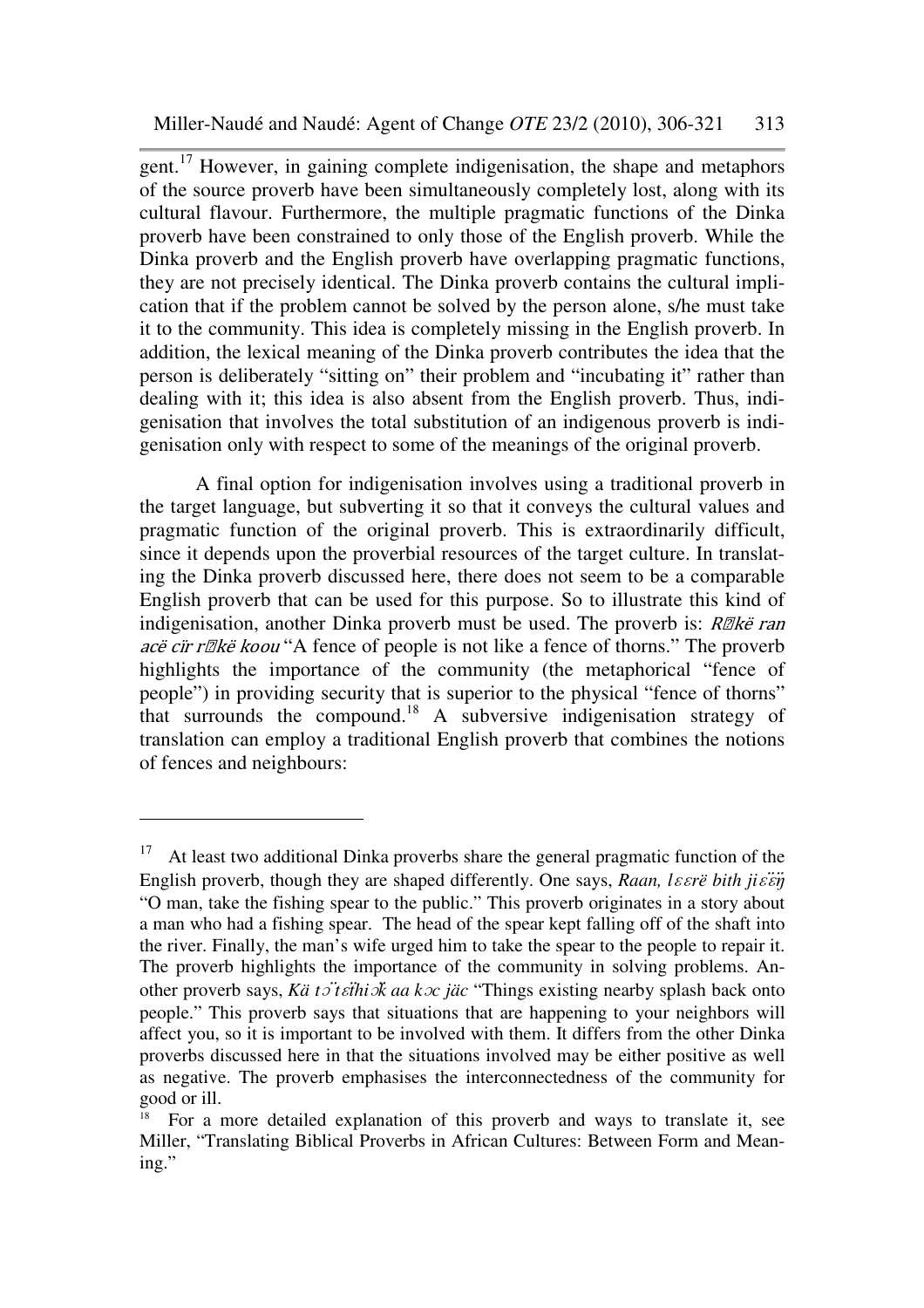Good fences make good neighbours.

The English proverb reflects the cultural value that having clear boundaries to separate one's property from one's neighbours will prevent quarrels with them. A subversive indigenisation strategy would involve modifying the English proverb to reflect the world view and pragmatic function of the Dinka proverb by reversing it:

Good neighbours make good fences.

This translated proverb sounds like a proverb in that it is short and concise and has repetition. It also evokes the traditional proverb, but subverts it by reversing the equivalencies. The pragmatic function and significance of the proverb are covert, requiring the hearer to think twice about what has been heard and what it means. This translation achieves almost complete indigenisation, while simultaneously subverting the traditional English proverb and its cultural background. However, once again, the pragmatic functions of the translated proverb are more constrained than the original Dinka proverb, in that it could not easily be used to discourage individualism; instead, the most likely pragmatic function would be to encourage cordial relationships with neighbours as a source of security.

 As we have seen, the translation of proverbs involves multiple considerations. No translated proverb can achieve all that the original proverb does, nor can it do so in such an elegant, yet cryptic, way. Any translation involves choices and trade-offs that are quite complex and that go beyond a simple binary choice between foreignisation and indigenisation. Even indigenisation is not a monolithic strategy, but instead may take any number of forms with correspondingly different effects.

# **C TRANSLATING BIBLICAL PROVERBS**

All of these considerations come into play when we consider translation of biblical proverbs into Sudanese languages. Let us consider the biblical proverb in Proverbs 11:25 (NRSV):

> A generous person will be enriched; and the one who gives water will get water.

The biblical proverb is shaped as two parallel statements. The first statement is general: a generous person will in turn be enriched. The second statement echoes the meaning of the first statement, but provides a specific illustration: the one who gives water will get water.

 In translating the proverb into Dinka, it is first important to note that it is somewhat clumsy to translate the two parallel statements. So one possibility for indigenisation is to condense the two statements into one, as was done in the Dinka Cam dialect: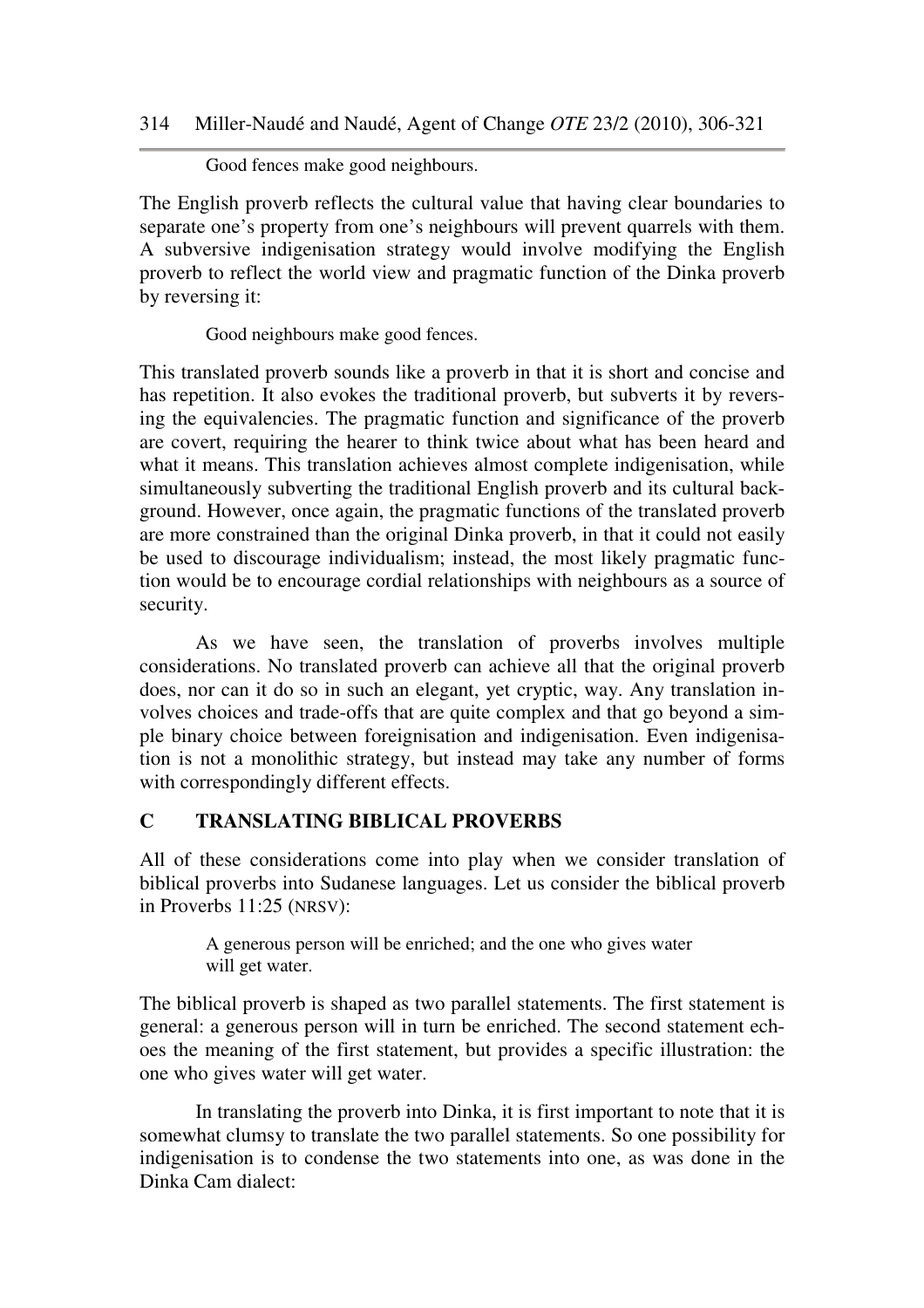Proverbs 11:25 (Dinka Cam translation): *Raan n*ɔŋ *pi*ɔ̈*u ye k*ɔ*c mi*ɔɔ*c, aye mi*ɔɔ*c ëya.* "The person who has a heart and gives to people generously is generously given to."

Here the only parallel expressions involve the expansion of the notion of generosity into "has a heart" and "gives generously."

 The Dinka Rek translators, however, found a way to keep the two parallel statements from the Hebrew. They translated:

> *Mi*ɔ̈*c yen eeya ji*ɛɛ*k ku na ye amiööc ke yïn abï ya mu*ɔɔ*c.* It is the gift which is the wealth and if you are a giver, then you will be given.

The first sentence characterises "a gift" as "wealth." The second part confirms the first part that if someone is generous in giving, then they will be rewarded.

Another possibility for indigenisation would be to substitute a traditional Dinka proverb that encourages the same behaviour for the biblical proverb. A number of traditional Dinka proverbs contain the same sentiment. One of their proverbs says:

*Atueldun ca cuat tue*ŋ *aye b*ɛ̈*n la yök.* The stick that you throw ahead is found.

This proverb draws a picture to describe the reciprocal nature of actions. When a person throws a stick ahead while walking, it will be found again—what a person does has a future effect. But closer parallels to the wording of the biblical proverb are found in variant versions of another Dinka proverb:

*Cin lo ku cin buo*<sup> $\ddot{\text{}}$ . The hand goes, and the hand comes.</sup>

*Abïny lo ku abïny buo* The bowl goes, and the bowl comes.

The proverb means: "The person who gives food (with his hand or in a bowl), will in turn receive food when he is in need." In translating Proverbs 11:25, the Dinka Padang translators were able to use this phraseology in the second half of the proverb:

> The person who gives, prospers, for the bowl goes and the bowl comes (*n*ë *ab*ï*ny l*ɔ *ku ab*ï*ny bu*ɔ̈).

Notice that the translators kept the first general statement of the biblical proverb, while combining it with a second specific statement that incorporated their traditional proverb. The Dinka who hear the biblical proverb are more likely to understand it as a proverb, since it approximates the shape of a traditional proverb and in fact incorporates a traditional proverb within it. At the other end of the spectrum, a word-for-word foreignisation strategy would be heard by the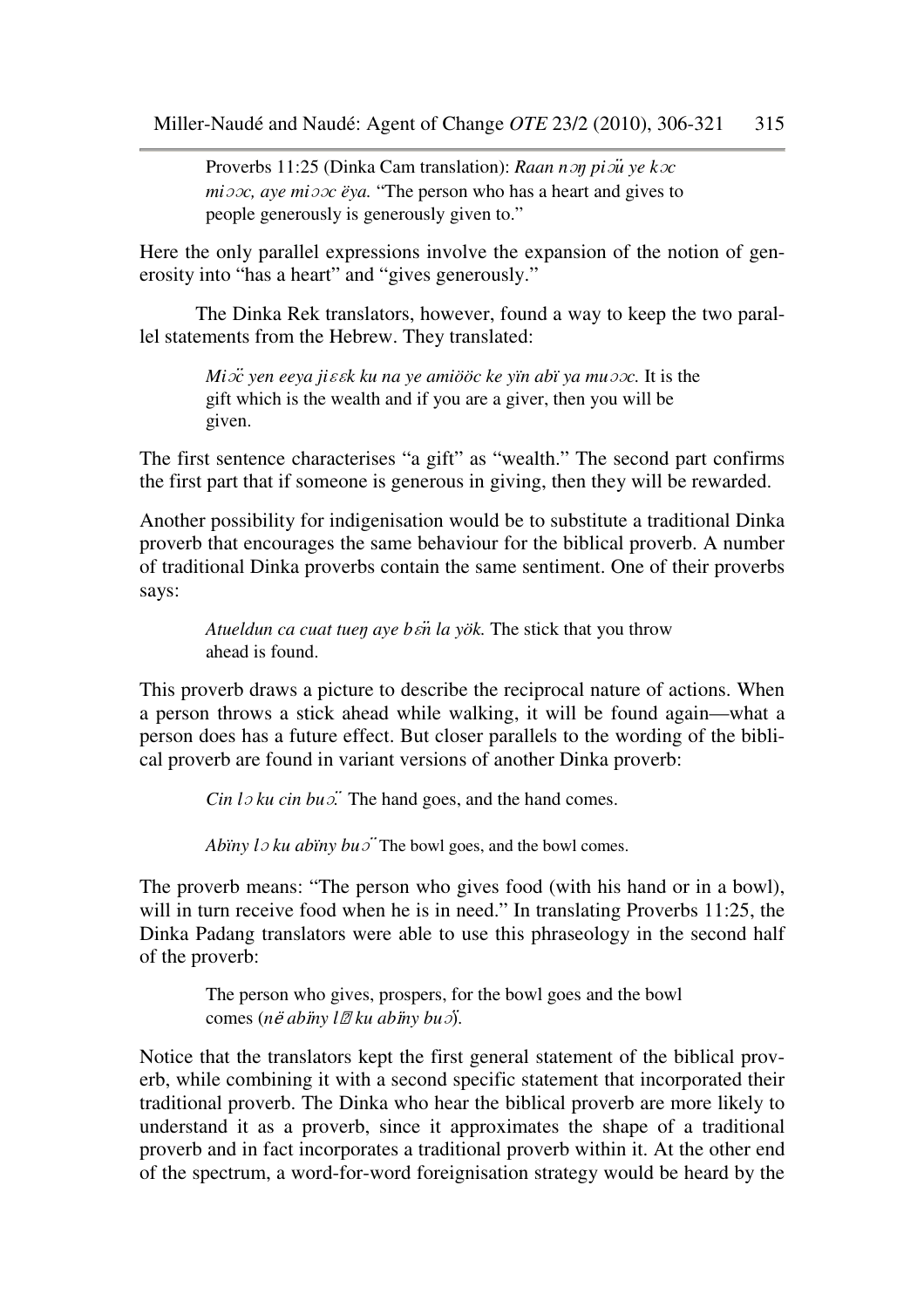Dinka as two statements and not as a proverb. To the extent that the purpose of a Bible translation is to impact the culture, a foreignisation strategy would not be preferable.<sup>19</sup>

 At the same time, it is important to observe the quite serious differences of opinion within the Dinka Christian community concerning whether or not it is appropriate to employ an indigenisation strategy that utilises traditional Dinka proverbs in the translation of the Bible.

 Of the Dinka dialect translations discussed here, the Dinka Padang translators, who are primarily from the Presbyterian Church of the Sudan and Sudan Interior Church, were most amenable to the use of traditional proverbs in their translation. The Dinka Rek translators, who are from the Catholic Church, were open to the incorporation of traditional proverbs into their translation, but felt that in the case of Proverbs 11:25, the notion of generosity was important in the biblical text and was lacking in their traditional proverb. Their translation was also influenced by their concern to connect Proverbs 11:25 to the preceding context in verse 24.

 By contrast, the Dinka Cam translators, who are from the Episcopal Church of the Sudan, wanted to shape the form of the translated biblical proverbs according to the norms of Dinka traditional proverbs through the use of short, concise proverbs with extensive imagery, but they did not want to go so far in an indigenisation strategy as to incorporate traditional Dinka proverbs into biblical proverbs. They believed that even though the Dinka proverbs were often equivalent in meaning and pragmatic function to the biblical proverbs, it was inappropriate to give traditional proverbs the status of Scripture. Translation consultants must respect the opinion of the respective mother-tongue translators and their communities with respect to the kind of indigenisation strategy that they consider to be appropriate.

 But it is important to note that both approaches to translation of proverbs involved the translator as an agent of change and transformation. In the case where traditional proverbs were incorporated into the biblical proverbs, the translator became an agent of change by validating traditional cultural wisdom as sacred text. In the case where traditional proverbs were not used, but the translated proverbs had the shape of indigenous proverbs, the translator became an agent by change by putting the biblical proverbs into a traditional, culturally

<sup>&</sup>lt;sup>19</sup> Contemporary English translations that purport to pursue an indigenisation strategy have not always produced good proverbial English style. Compare: "Generosity will be rewarded: give a cup of water; and you will receive a cup of water in return" (*Contemporary English Version*); "The one who blesses others is abundantly blessed; those who help others are helped" (*The Message*).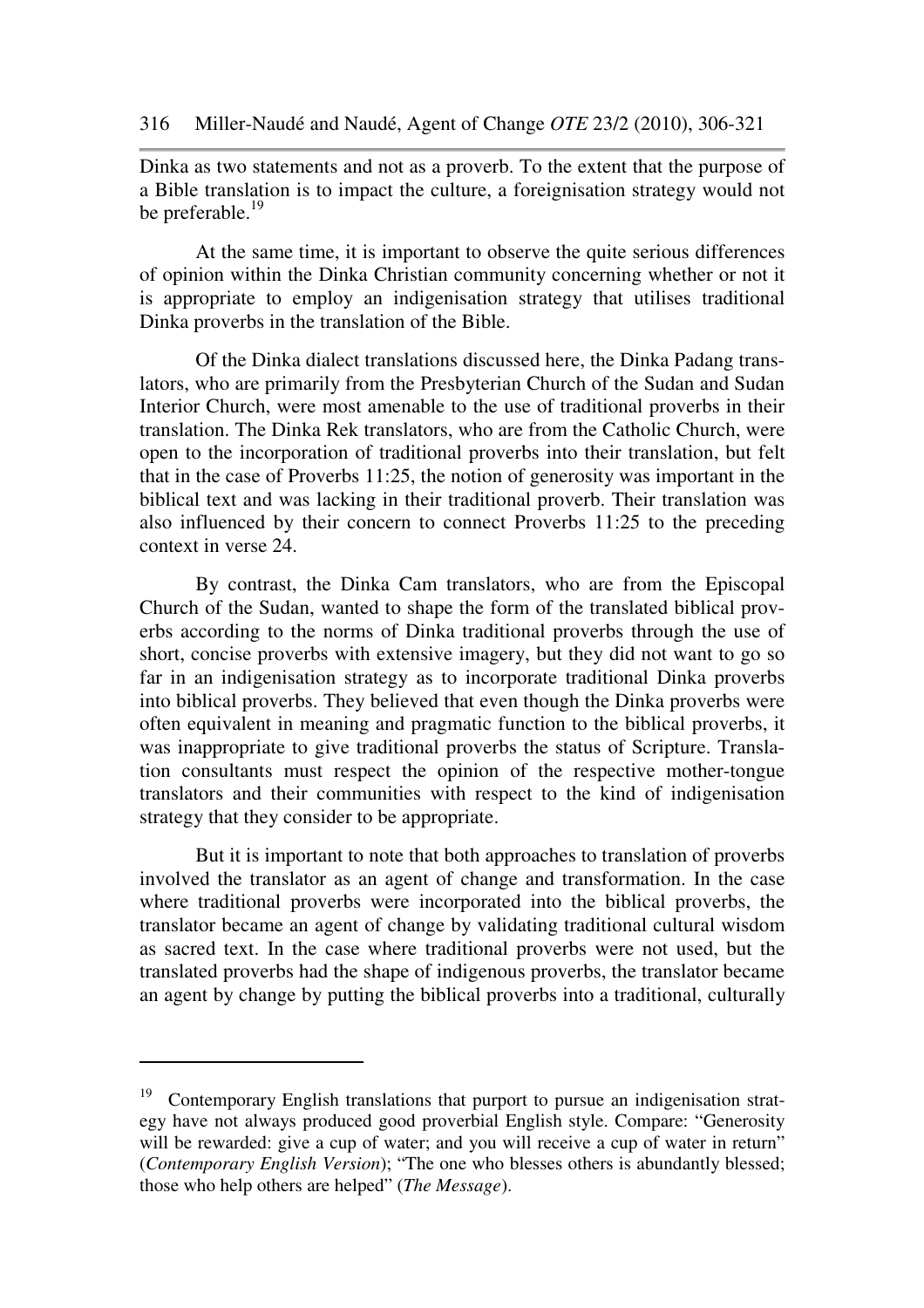acceptable shape which would allow them to become incorporated into the Dinka culture as if they were indigenous Dinka proverbs.

 It is interesting in this connection to consider the fact that the incorporation of traditional wisdom into sacred text occurred in biblical times also. Ancient Israel incorporated traditional wisdom sayings into its compilation of the Book of Proverbs, which was itself later accepted into the canon of the Jewish Scriptures.

 It is quite clear that many of the proverbs in the Book of Proverbs have their origin in everyday observations about Israelite life and culture and are not really "religious" or "sacred" in any sense of the term.

> Proverbs 17:22: A cheerful heart is a good medicine, but a downcast spirit dries up the bones.

Even more strikingly, ancient Israel incorporated into their Book of Proverbs non-Israelite proverbial expressions, especially Egyptian proverbs: $^{20}$ 

> Proverbs 15:16-17: Better is a little with the fear of the LORD than great treasure and trouble with it. Better is a dinner of vegetables where love is than a fatted ox and hatred with it.

> Instruction of Amen-em-opet (Egyptian, 7th-6th c.a. B.C.E.): Better is poverty in the hand of the god than riches in a storehouse; Better is bread, when the heart is happy, than riches with sorrow.

Whatever the precise literary relationship between Egyptian wisdom literature (especially Amenemope's Instructions) and the Book of Proverbs, the similarities in motifs and structures are undeniable.<sup>21</sup> In other words, ancient Israel indigenised Egyptian proverbs and incorporated them into their own repertoire of wise sayings.

 Finally, an observation about English translations of the biblical Book of Proverbs is in order. In general, most modern translations make no effort to translate using the shape of proverbs in English, that is, by employing rhyme, word play, and compact statements to imitate the shape of traditional English proverbs. However, a few very successful renditions of biblical proverbs have

<sup>20</sup> The translation of the Egyptian proverbs is from James B. Pritchard, ed., *Ancient Near Eastern Texts Relating to the Old Testament* (3rd ed. with supplement; Princeton, NJ: Princeton University Press, 1969), 422. For an extensive treatment of the Egyptian wisdom literature, see William McKane, *Proverbs: A New Approach* (London: SCM Press, 1970), 51-150.<br> $\frac{21}{21}$  Emerton re examined the cu

Emerton re-examined the question of the literary relationship between Egyptian wisdom literature and Proverbs; see John A. Emerton, "The Teaching of Amenemope and Proverbs xxii 17-xxiv 22: Further Reflections on a Long-standing Problem." *VT* 51 (2001): 431-465.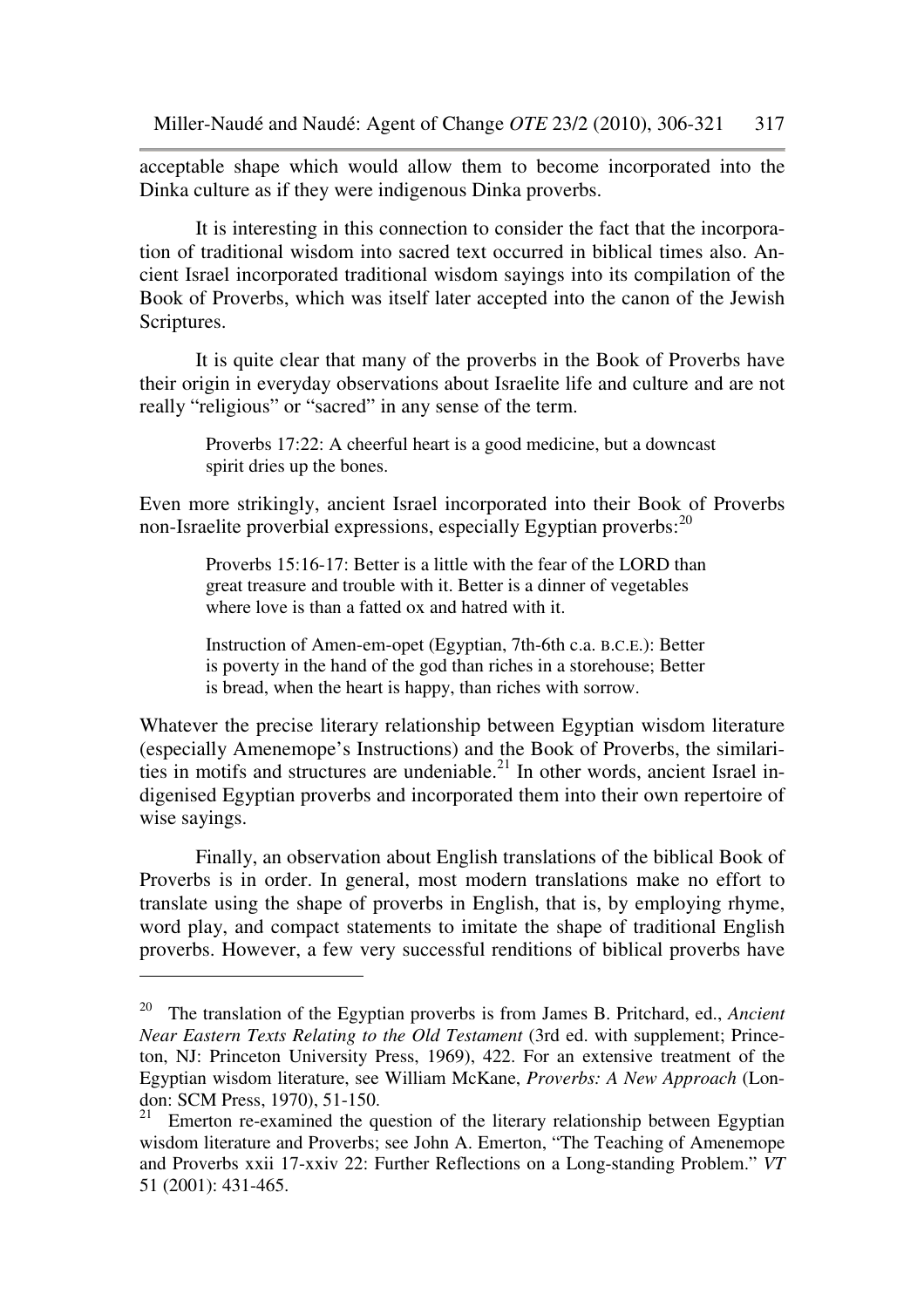entered English as proverbs in their own right to such an extent that their biblical origin is often not recognised. Chief among these is Proverbs  $13:24.^{22}$  The Hebrew literally says:

> Proverbs 13:24 [Hebrew]: The one who spares his rod hates his son; and the one who loves him, seeks for him reproof.

The *New Revised Standard Version*, a formal translation, translates:

Proverbs 13:24 (*New Revised Standard Version*): Those who spare the rod hate their children, but those who love them are diligent to discipline them.

The New Living Translation, translates:

Proverbs 13:24 (*New Living Translation*): Those who spare the rod of discipline hate their children. Those who love their children care enough to discipline them.

In English popular culture, however, the biblical proverb has been indigenised into the shape of an English proverb:

Spare the rod and spoil the child.

Note the concise wording in that the two lines of the biblical proverb have been condensed into one. There is also sound play between the contrastive halves: *spare* and *spoil* both begin with *sp*; and both halves are grammatically identical, consisting only of an imperative *spare/spoil* and an object *the rod/the child*. This is excellent proverbial form in English. Although a foreignisation strategy as followed by, for example, the NRSV portrays accurately the shape of the original biblical proverb, only the indigenous adaptation of the proverb can function as a proverb in modern English. And yet no major English translation translates Proverbs 13:24 as "spare the rod and spoil the child."<sup>23</sup>

# **D CONCLUSIONS**

l

A translator has a multitude of options available for translation, but any choice involves the translator as an agent of change and transformation. These possibilities and challenges are especially acute in the translation of proverbs. Differing strategies of foreignisation and indigenisation produce different kinds of

<sup>&</sup>lt;sup>22</sup> The following discussion profited from the discussion of Robert Alter, "The Poetry of Wit," in *The Art of Biblical Poetry* (ed. Robert Alter, New York: Basic Books, 1985), 166-167.

 $23$  Compare the following: "A refusal to correct is a refusal to love; love your children by disciplining them" (*The Message*); "If you love your children, you will correct them; if you don't love them, you won't correct them" (*Contemporary English Version*).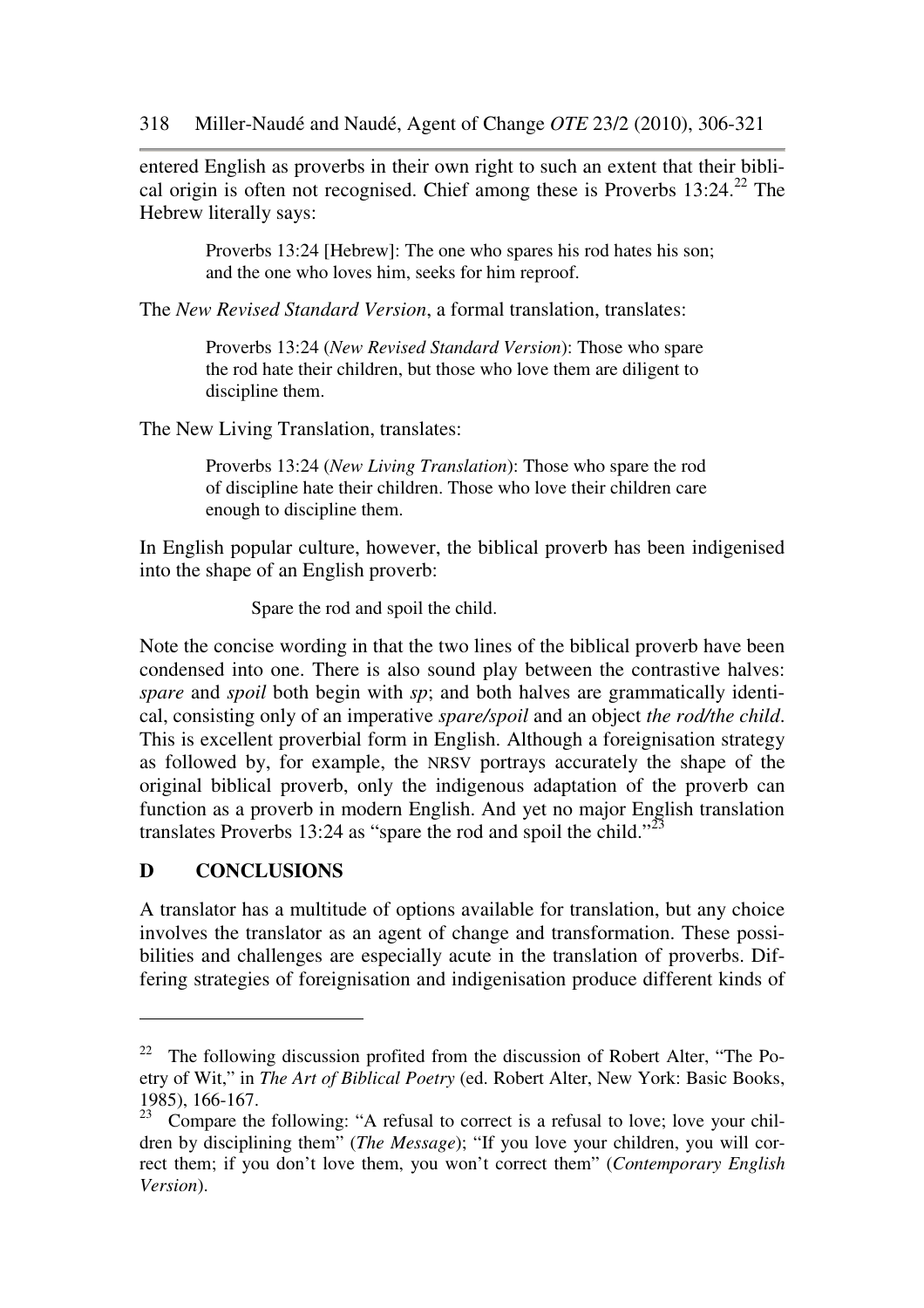translations, which, on the one hand, may fulfil differing needs within the community, and which, on the other hand, effect different kinds of change.

 A foreignisation strategy recreates the cultural and social world of the original proverb and is particularly useful for someone interested in the metaphors and idioms of the original language.<sup>24</sup> A translation of biblical proverbs that mimics the form of the original Hebrew could be useful for teaching students who do not read Hebrew how to recover the network of meanings within the biblical text.<sup>25</sup> It would also be useful for gaining understanding about the socio-cultural background of ancient Israel. But foreignisation also serves a social and perhaps ideological function in that it simultaneously prevents the original proverb from entering into the language of translation *as a proverb*.

 An indigenisation strategy of translation produces proverbs that "sound like" proverbs after they are translated and thus they could be used as proverbs to influence social behaviour. The translator becomes an agent of change by carefully crafting new proverbial expressions which, it is hoped, will catch on as proverbs in the language of translation. There are a variety of indigenisation strategies that can be employed. Some translators will be willing to incorporate traditional proverbial saying into their translation, thus empowering and validating traditional wisdom. But other translators will be unwilling to take indigenisation to that extent and will instead struggle to produce as nearly as possible a proverb that sounds like a traditional proverb.

 An examination of the translation of a biblical proverb by three groups of Dinka translators highlighted some of the issues concerning indigenisation strategy and the degree to which language communities are willing to accept the incorporation of traditional proverbs into the translation of biblical proverbs. Interestingly, by either indigenisation strategy the three teams of Dinka translators discussed here are light years ahead of the myriad of English translations. Most English versions, even modern versions (e.g. the NRSV), employ foreignisation rather than indigenisation in the translation of proverbs. Furthermore, those English versions which purport to use an indigenisation strategy as a general translation principle (e.g. the NLT, CEV) nonetheless refuse to employ a traditional English proverb ("spare the rod and spoil the child") in

<sup>&</sup>lt;sup>24</sup> Catherine Sumner-Paulin, "Traduction et culture: quelques proverbes africains traduits." *Meta* 40 (1995): 548-555, argues that because proverbs reflect the cultural system and social organization of a community, they should be "transcoded" (i.e. translated literally) in order to recreate the atmosphere and cognitive world of the original proverb.

 $25$  This argument is laid out by Michael V. Fox, "Translation and Mimesis," in *Translation in Context* (ed. F.W. Knobloch, Bethesda: University of Maryland Press, 2001), 207-220, who calls this kind of translation "mimetic."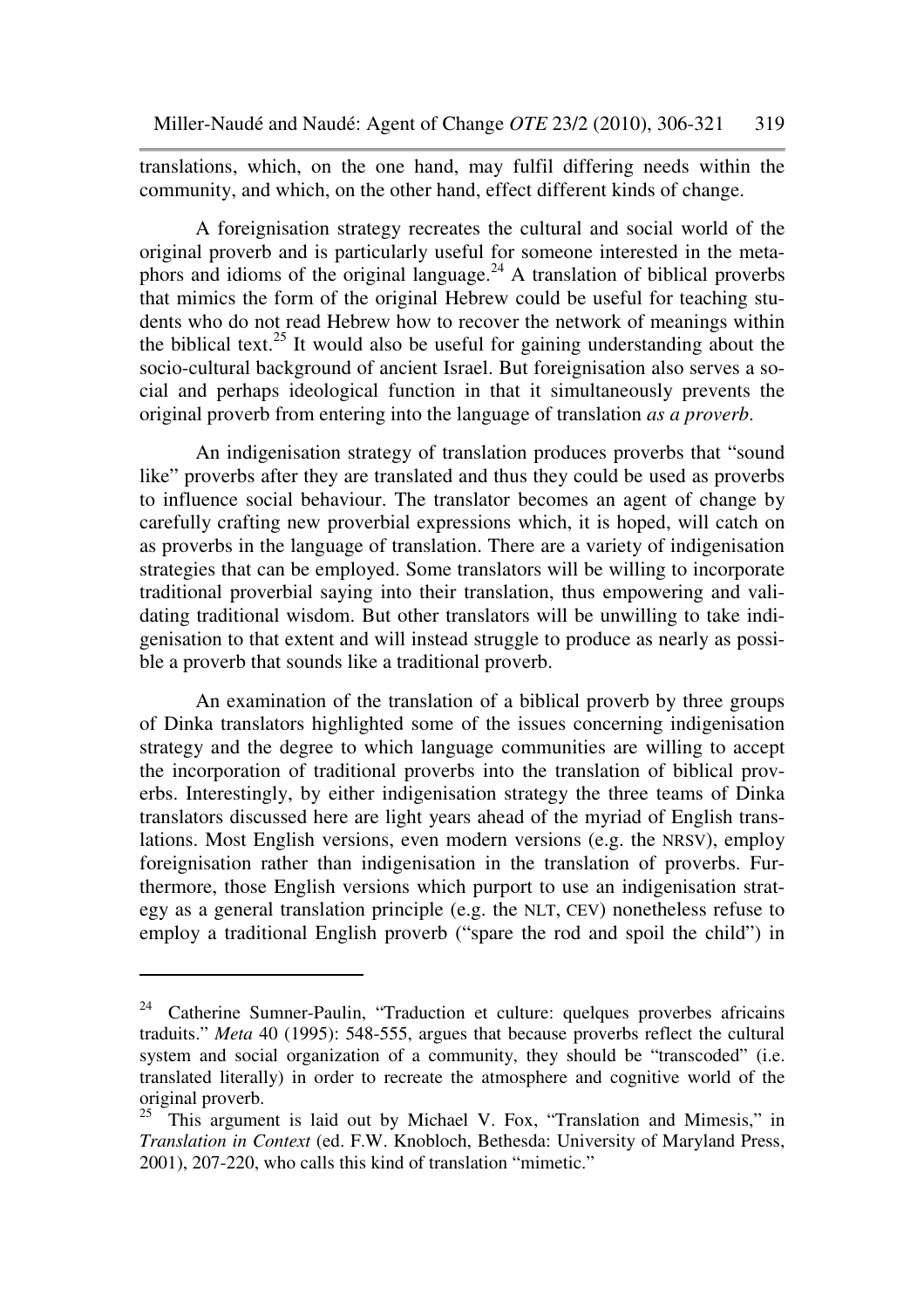their translation of Proverbs 13:24, even though the traditional proverb had its very origin in the biblical text.

#### **BIBLIOGRAPHY**

Alter, Robert. *The Art of Biblical Poetry*. New York: Basic Books, 1985.

- Baker, Mona. *In Other Words: A Coursebook on Translation*. London: Routledge, 1992.
- Conolly, Joan. "(C)omissions of Perspective, Lens and Worldview: What Africa Can Learn from the 'Western Mind' about the Oral Tradition of (Indigenous) Knowledge?" *JNGS* 6(3) (2008): 22-34.
- *The Contemporary English Version.* (CEV). New York: United Bible Societies, 1995.
- Emerton, John A. "The Teaching of Amenemope and Proverbs xxii 17-xxiv 22: Further Reflections on a Long-standing Problem." *VT* 51 (2001): 431-465.
- Fox, Michael V. "Translation and Mimesis." Pages 207-220 in *Translation in Context.* Edited by F.W. Knobloch. Studies in Jewish History and Culture, 10. Bethesda: University of Maryland Press, 2001.
- Leech, Geoffrey. *Semantics: The Study of Meaning*. Penguin Language and Linguistics. London: Penguin, 1981.
- Lötter, Nanette J. & Naudé, Jacobus A. "Foreignising as Translation Strategy in Prescribed Books for Second Language Learners." *Journal for Language Teaching* 38/2 (2004): 230-242.
- Marais, Jacobus "The Language Practitioner as Agent: The Implications of Recent Trends in Research for Language Practice in Africa." *JNGS* 6(3) (2008): 35-47.
- McKane, William *Proverbs: A New Approach*. London: SCM Press, 1970.
- Miller, Cynthia L. "Translating Biblical Proverbs in African Cultures: Between Form and Meaning." *The Bible Translator: Technical Papers* 56 (2005): 129–144.
- Mlonyeni, Somikazi G. & Naudé, Jacobus A.."Enriching Xhosa Culture: The Transference of Social and Material Culture in the Xhosa Translation of 'The Prisoner of Zenda.'" *Alternation* 11/2 (2004): 247-263.
- Naudé, Jacobus A. "Overcoming Cultural Exclusion: Globalisation and Localization Strategies in Literary Translation." Pages 149-161 in *Multilingualism and Exclusion.* Edited by Pol Culvelier et al. Pretoria: van Schaik, 2007.
	- ————. "The Afrikaans Bible Translations and the Formation of Cultural, Political and Religious Identities in South Africa." Pages 167-79 in *Translation Yearbook of the International Association for Translation and Intercultural Studies 2005*. Edited by Juliane House, M. Rosario Martin Ruano, and Nicole Baumgarten. Seoul: IATIS, 2005.
	- ————. "The Shaping of Cultural Knowledge in South African Translation." *SPIL* 36 (2005): 35-58.
	- ————. "Translation and Cultural Transformation: The Case of the Afrikaans Bible Translations." Pages 19-42 in *Translation and Cultural Change: Studies in History, Norms and Image-projection*. Edited by Eva E. Hung, John Benjamins Translation Studies Series 61. Amsterdam: Benjamins, 2005.

————. "The Cultural Turn in South African Translation: Rehabilitation, Subversion and Resistance." *Acta Academica* 37/1 (2005): 22-55.

Nel, Philip J. "Indigenous Knowledge Systems and Language Practice: Interface of a Knowledge Discourse." *JNGS* 6/3 (2008): 94-108.